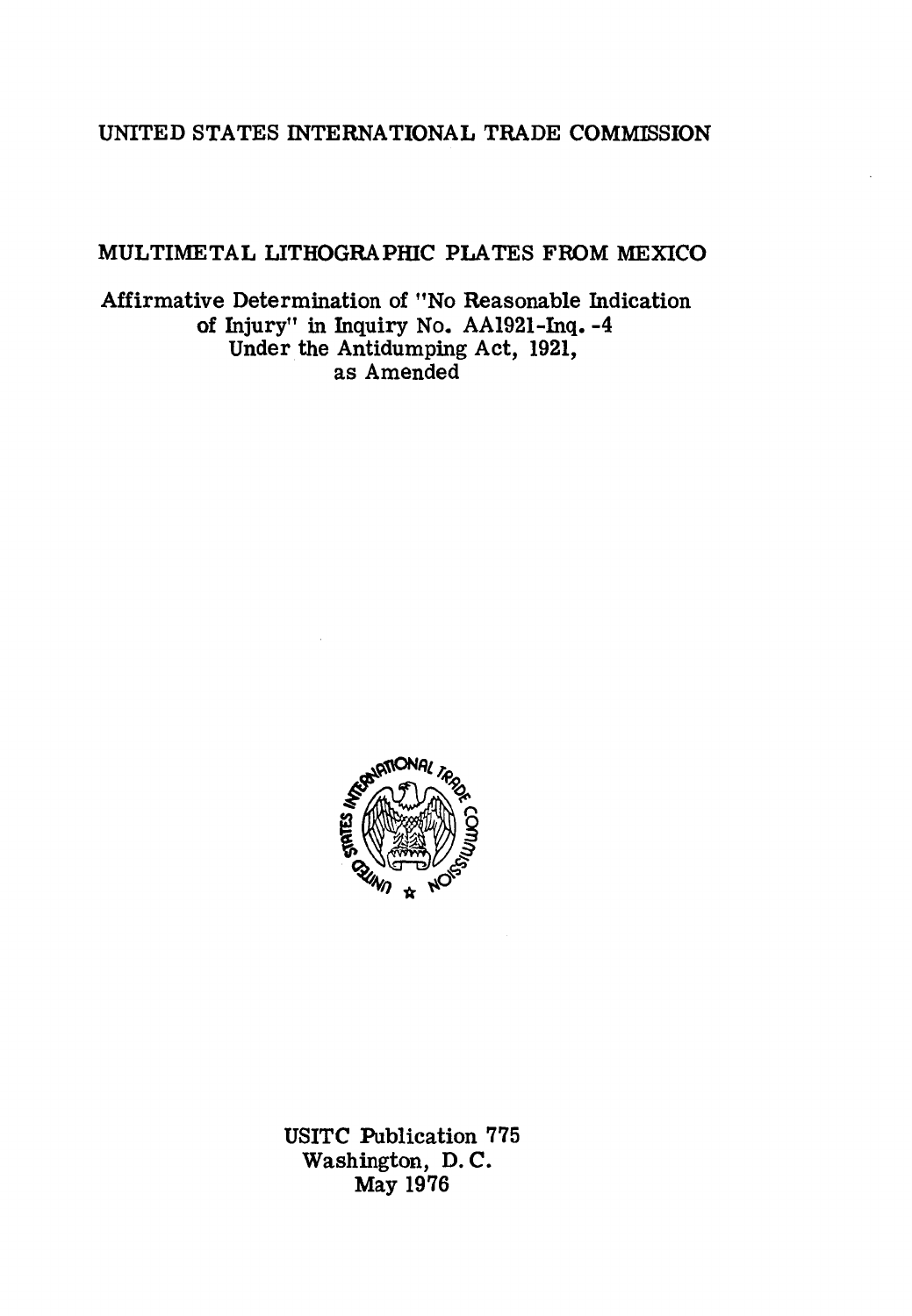# UNITED STATES INTERNATIONAL TRADE COMMISSION

### COMMISSIONERS

Will E. Leonard, Chairman Daniel Minchew, Vice Chairman George M. Moore Catherine Bedell Joseph 0. Parker Italo H. Ablondi

Kenneth R. Mason, Secretary to the Commission

. Address all communications to United States International Trade Commission Washington, D.C. 20436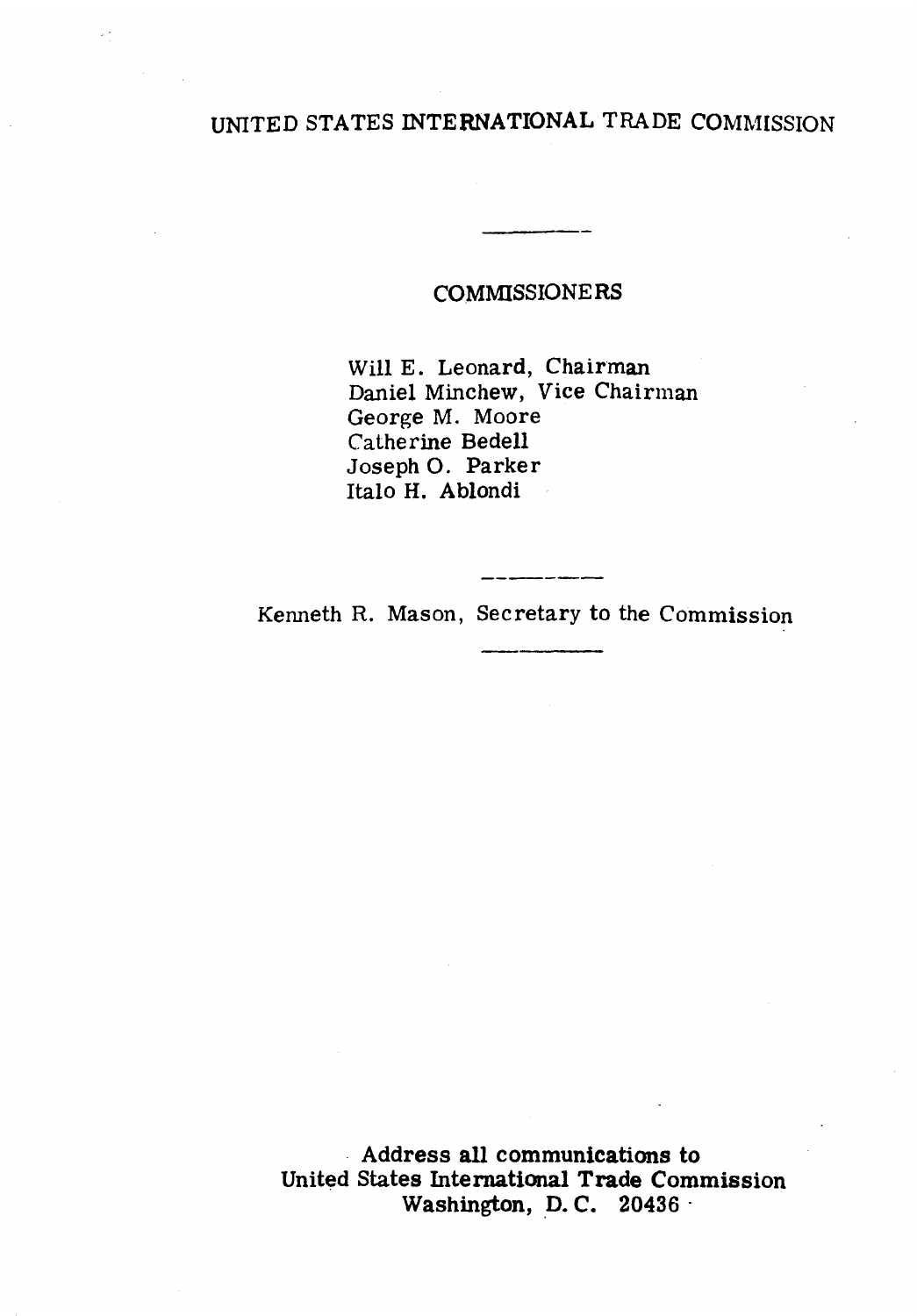UNITED STATES INTERNATIONAL TRADE COMMISSION . Office of the Secretary . Washington, D.C. 20436

FOR RELEASE May 21, 1976 CONTACT: Robert Childers (202) 523-0161 USITC 76-046

(202) 523–0161

## USITC FINDS NO REASONABLE INDICATION OF INJURY ON LITHOGRAPHIC PLATES

The United States International Trade Commission notified the Secretary of the Treasury today that it has determined under the Antidumping Act, 1921, as amended, that there is no reasonable indication of injury, or likelihood of injury, to an industry in the United States from imports of multimetal lithographic plates from Mexico.

All of the Commissioners--Will E. Leonard, Daniel Minchew, George M. Moore, Catherine Bedell, Joseph 0. Parker, and Italo H. Ablondi--concurred in the determination.

As a result of this decision, the Treasury Department is required to terminate its investigation under the Antidumping Act to determine whether imports of such plates from Mexico are being, or are likely to be, sold in the United States at less than fair value. This is the first such Commission determination under the Antidumping Act, as amended by the Trade Act of 1974, which has had this result. The Treasury Department instituted its investigation after receiving a complaint on March 24, 1976, from Printing Developments, Inc., of Racine, Wisconsin.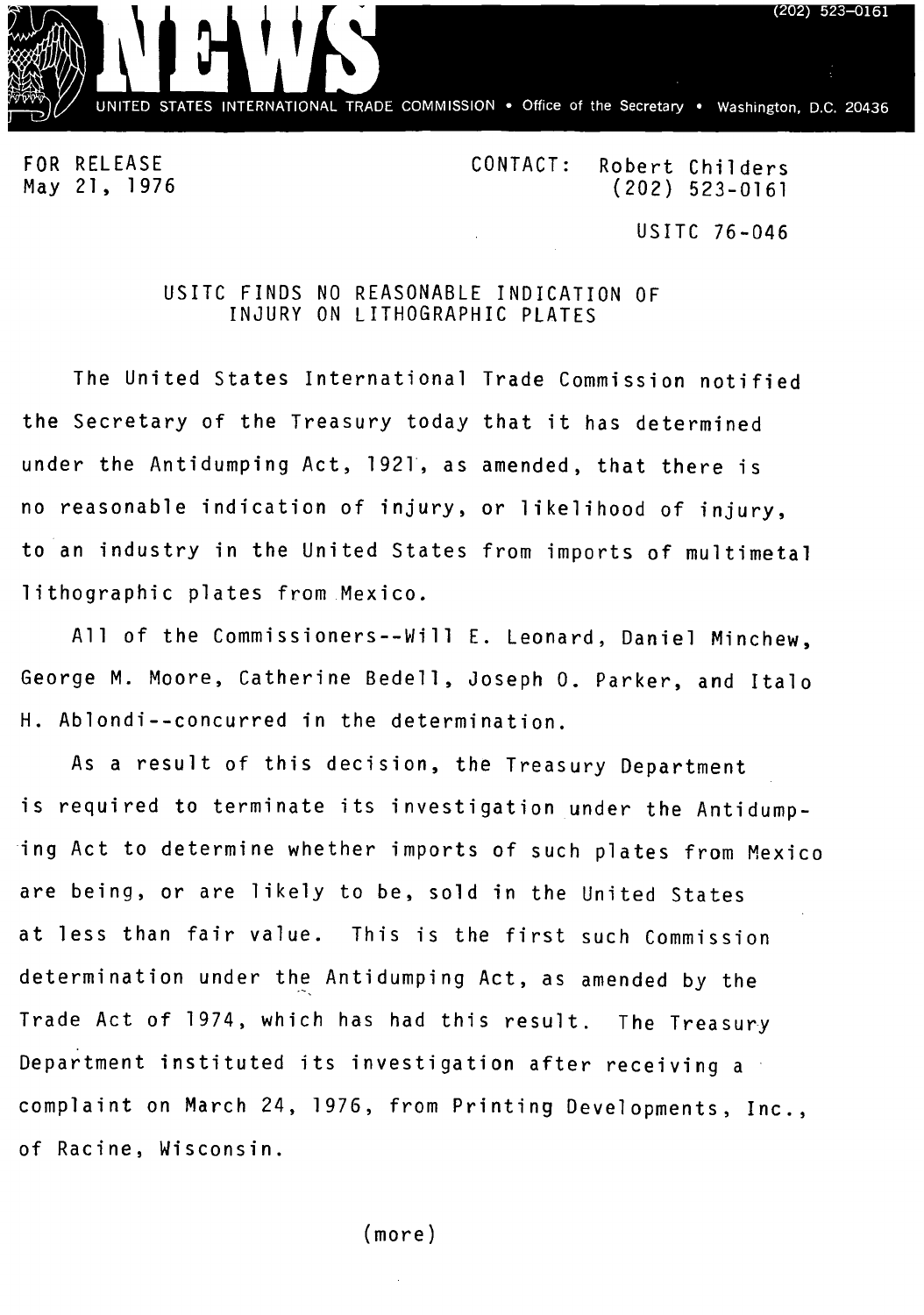USITC FINDS NO REASONABLE INDICATION OF INJURY ON LITHOGRAPHIC PLATES

2

Lithographic plates are used by the printing industry to transfer an image of the material to be printed to that portion of the press which makes contact with the paper. Multimetal plates generally last longer and make more impressions than plates of only one or two constituent metals or of paper.

Copies of the Commission's report, Multimetal Lithographic Plates From Mexico (USITC Publication 775), containing the views of the Commissioners with respect to inquiry AA1921-Inq.-4, may be obtained from the Office of the Secretary, 701 E Street NW., Washington, D.C. 20436.

0 0 0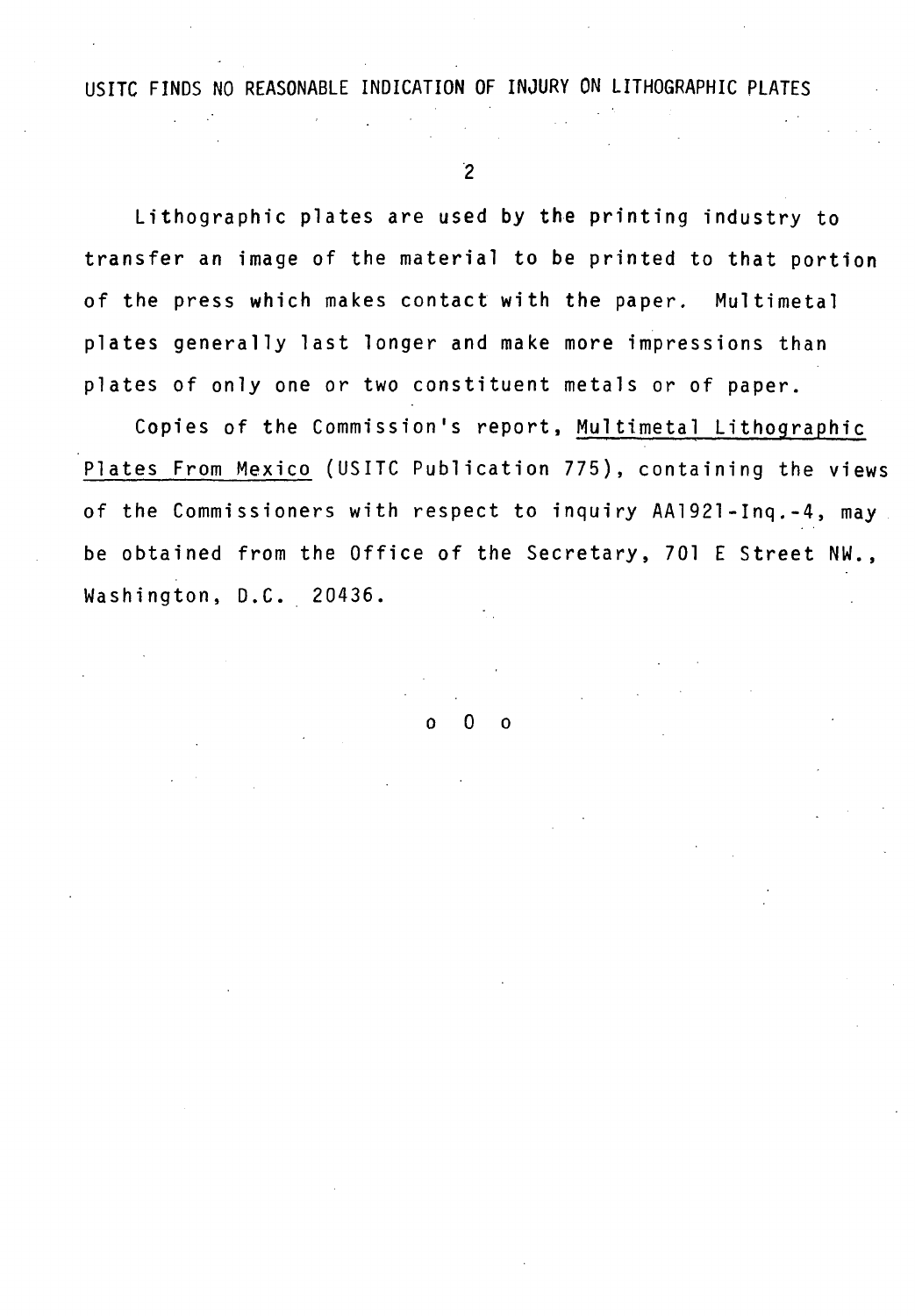#### UNITED STATES INTERNATIONAL TRADE COMMISSION Washington, D.C.

[AA1921-Inq.-4] May 21, 1976

#### MULTIMETAL LITHOGRAPHIC PLATES FROM MEXICO

Commission Determines "No Reasonable Indication of Injury"

On April 22, 1976, the United States International Trade Commission received advice from the Department of the Treasury that, in accordance with section  $201(c)(1)$  of the Antidumping Act of 1921, as amended, an antidumping investigation was being initiated with respect to multimetal lithographic plates from Mexico, and that, pursuant to section 20l(c){2) of the act, information developed during the summary investigation led to the conclusion that there is substantial doubt that an industry in the United States is being or is likely to be injured, or is prevented from being established, by reason of the importation of such lithographic plates into the United States from Mexico. Accordingly, the Commission on April 27, 1976, instituted inquiry AA1921-Inq.-4 under section 20l(c)(2) of the act to determine whether there is no reasonable indication that an industry in the United States is being or is likely to be injured, or is prevented from being established, by reason of the importation of such merchandise into the United States.

A public hearing was held on May 6, 1976. Public notice both of the institution of the inquiry and of the hearing was duly given by posting copies of the notice at the Secretary's Office in the Commission in Washington, D.C., and at the Commission's Office in New York City, and by publishing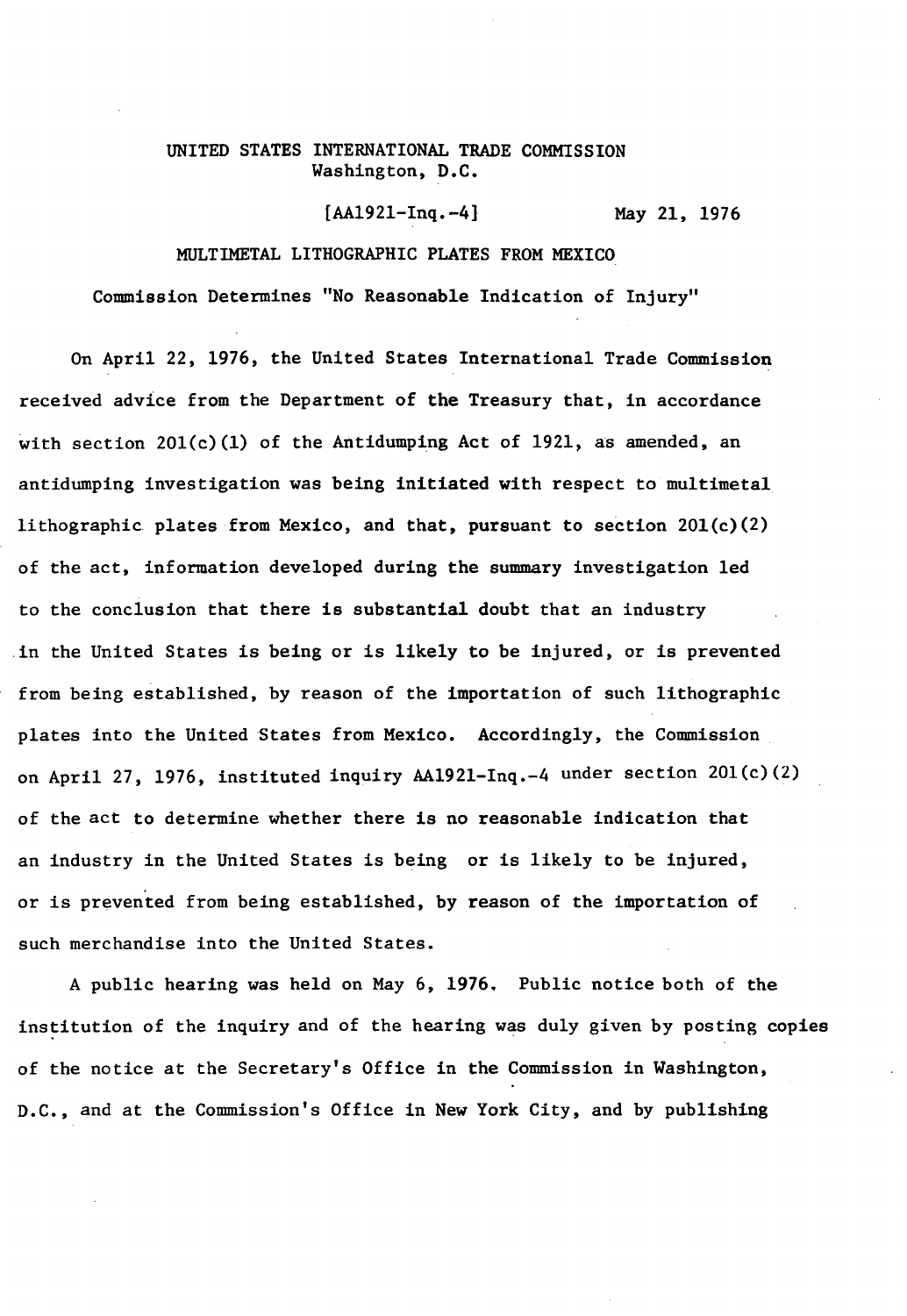the original notice in the Federal Register on April 29, 1976 (41 F.R. 17977).

The Treasury instituted its investigation after receiving a properly filed complaint on March 24, 1976, from Printing Developments, Inc., Racine, Wisconsin. The Treasury's notice of its antidumping proceeding was published in the Federal Register of April 27, 1976  $(41 \t{F.R.} 17581)$ .

·On the basis of its inquiry with respect to imports of multime\_tal lithographic plates from Mexico--the subject of the antidumping investigation initiated by the Treasury--the Commission (Commissioners Leonard, Minchew, Moore, Bedell, Parker, and Ablondi) determines that there is no reasonable indication that an industry in the United States is being or is likely to be injured, or is prevented from being established, by reason of the importation of such merchandise into the United States.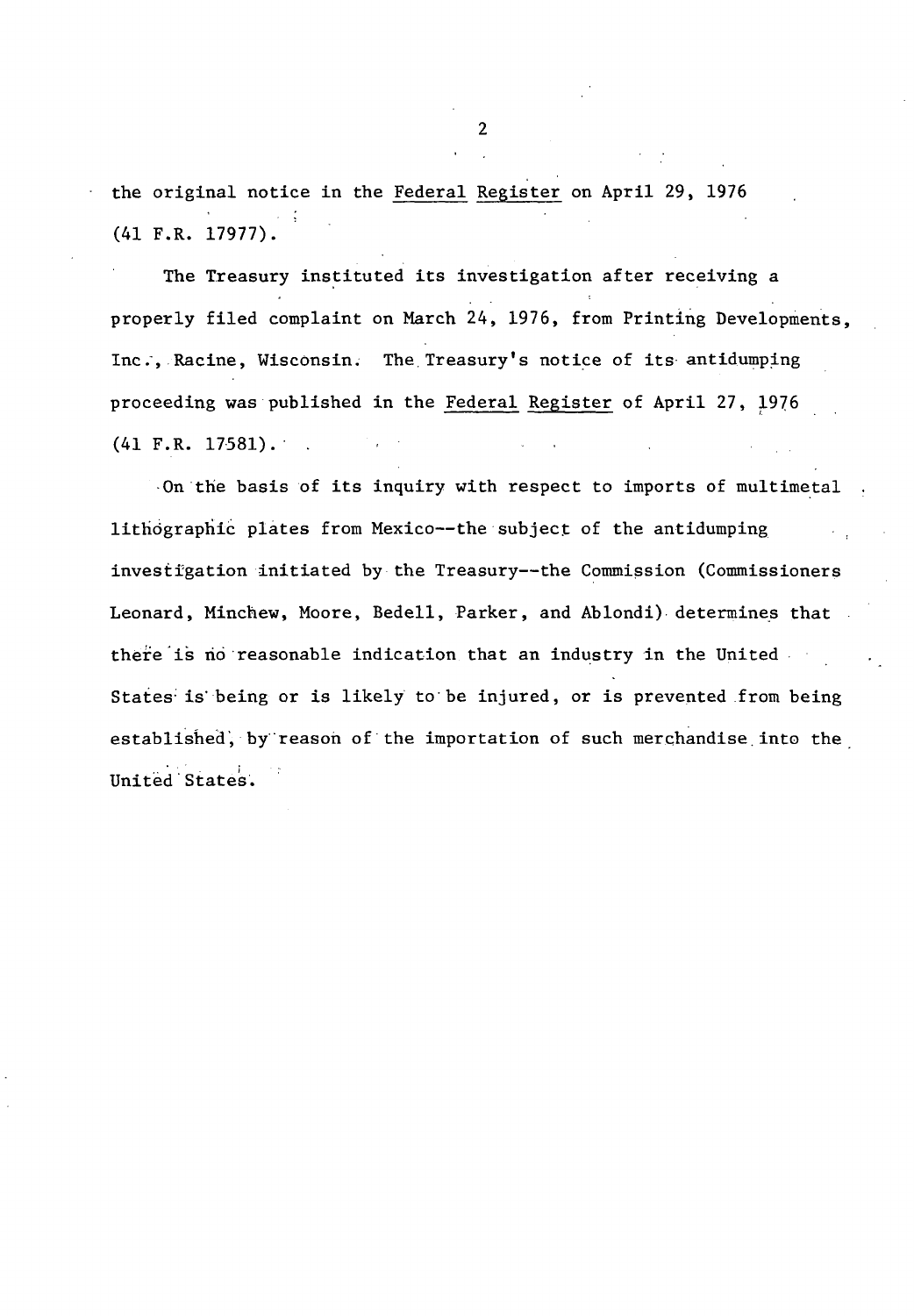#### Statement of Reasons

The United States International Trade Commission on April 27, 1976, instituted inquiry AA1921-Inq.-4 under section  $201(c)(2)$  of the Antidumping Act, 1921, as amended. The purpose of this 30-day inquiry was to determine whether "there is no reasonable indication that an industry in.the United States is being or is likely to be injured, or is prevented from being established, by reason of the importation" into the United States of multimetal lithographic plates from Mexico, which are the subject of a pending Department of the Treasury (Treasury) investigation under section  $201(a)$  of the Antidumping Act, 1921, as amended.

#### Determination

On the basis of the evidence developed during the course of this 30-day inquiry, the Commission unanimously determines that there is no reasonable indication that an industry in the United States is being or is likely to be injured, or is prevented from being established,  $\frac{1}{2}$  by reason of the importation of multimetal lithographic plates into the United States from Mexico.

#### Discussion·

The Commission is not to determine in this inquiry whether an industry in the United States is in fact experiencing injury .or likelihood thereof such as would be the situation during the course of an investigation under section  $201(a)$ . Nor is the Commission to speculate as to whether evidence will be adduced at a later time which

1/ The question of no reasonable indication of the prevention of establishment of an industry was not an issue in this inquiry.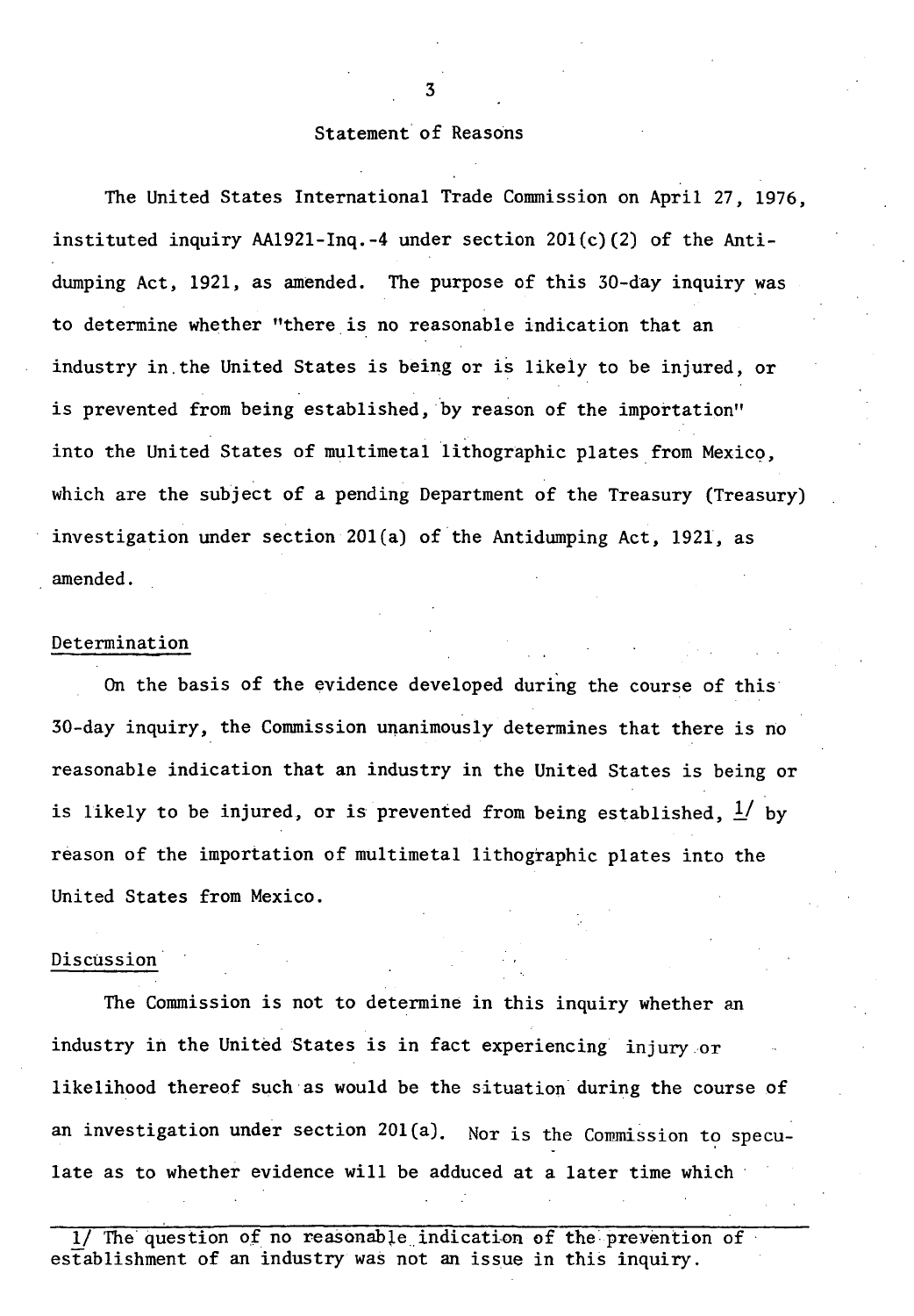would demonstrate such injury. Rather, in this inquiry, pursuant to section  $201(c)(2)$ , if the Commission, on the basis of the evidence before it, finds no reasonable indication of injury or likelihood thereof, then an affirmative determination to that effect must follow. Furthermore, if the Commission finds no reasonable indication that any injury or likelihood thereof is by reason of the possible sales at less than fair value (LTFV) of the merchandise which is the subject of the Treasury's investigation, an affirmative determinat\_ion must also follow. In either case of an affirmative finding, the proceedings before Treasury are terminated.

In this inquiry, the evidence clearly demonstrates that whatever the indications of injury or likelihood thereof may be at this time, there is no reasonable indication that an industry in the United States is experiencing any injury or likelihood thereof by reason of any possible LTFV sales of multimetal lithographic plates from Mexico.

In order to determine whether there is no reasonable indication of injury or likelihood thereof, we have determined that the U.S. industry most generally competitive with the Mexican imports which are the subject of the Treasury investigation, and hence most likely to be adversely affected by such imports, consists of the domestic producers of sensitized and nonsensitized multimetal plates and, at least to some degree, deep-etched and long-run photopolymer-type plates. 1/

1/ Commissioner Leonard does not join in the description of the U.S. industry set out in the text, considering it unnecessary to specifically def: any such industry. Whether the U.S. industry (or industries) considered by the Commission in this inquiry is large (for example, consisting of the domestic facilities devoted to production of all lithographic plates) or small (for example, consisting of the domestic facilities devoted to the production of only nonsensitized multimetal lithographic plates) or somewher in between these extremes, the determination in this inquiry is unchanged,  $s$ the evidence before the Commission demonstrates that the imported product uni consideration is not a cause of injury or likelihood thereof to any such domestic industry.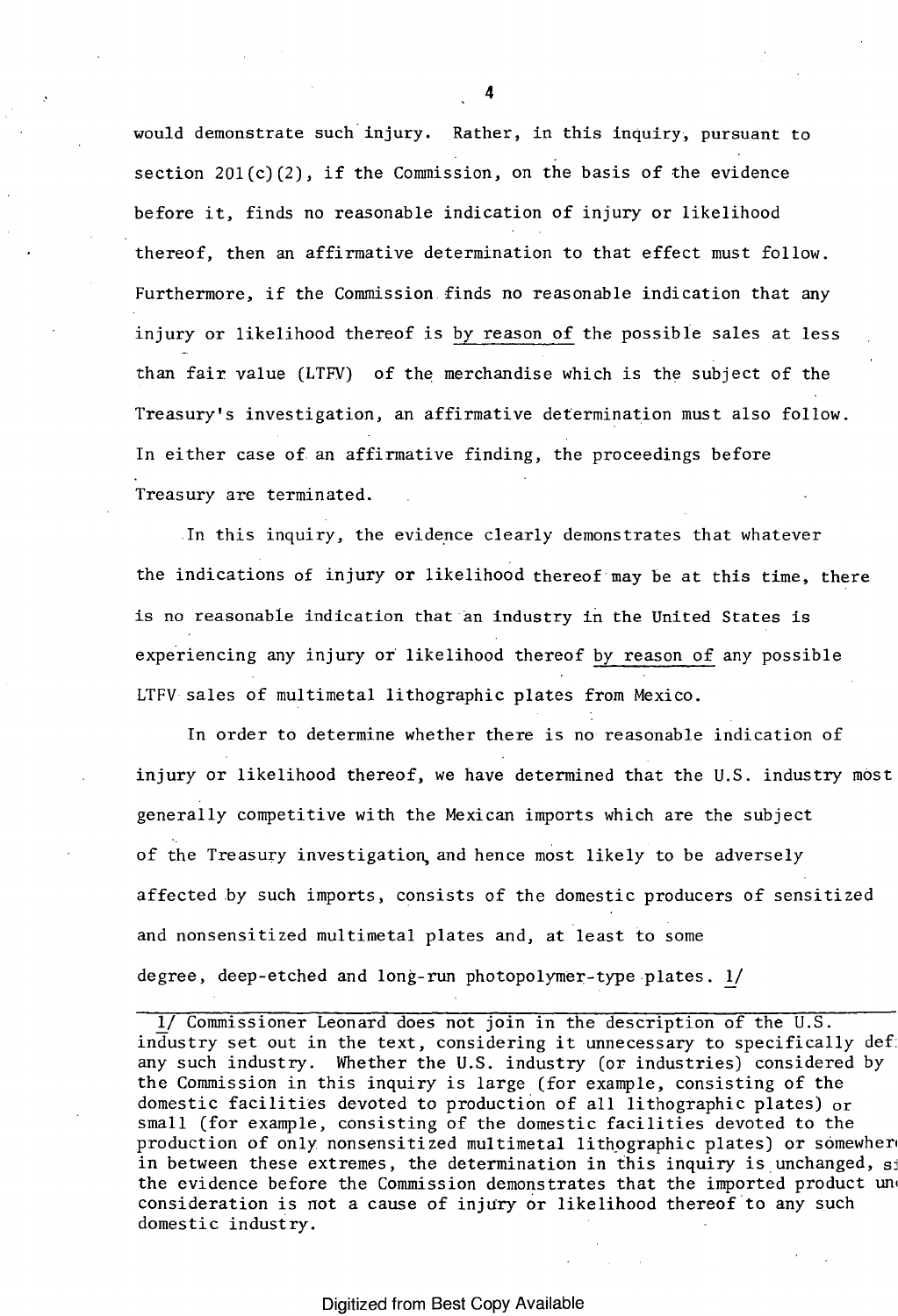The complainant in this inquiry accounted for more than three-fourths of the sales of total multimetal plates by domestic producers in 1975. The remaining producers of such merchandise did not join the complainant in this proceeding.

On the basis of information furnished to and gathered by the Commission during this inquiry, the ratio of import sales to total consumption of the plates considered competitive with the Mexican imports possibly sold at LTFV is approximately 3 percent. However, minimal import penetration in itself is not sufficient to conclude that there is no reasonable indication of injury or likelihood thereof. Other indicators of injury and the causal relationship of such injury to the alleged LTFV imports must be examined.

The only information regarding the complainant's profits was furnished by the complainant to the Treasury and the Commission. During the period January 1973 through June 1975, the complainant's profits in its Plate and Chemical Division, the facility which primarily accounts for the production of lithographic plates, reflect *a* reasonable return on sales. Indeed,. sales by the domestic producers in the U.S. market increased substantially from January-March l975 to January-March 1976.

Other indicators of injury were suggested by the complainant, e.g., unemployment, lost sales, and underselling. However, the complainant did not provide the Commission with the evidence it requested which would support the complainant's contention that these indicators represent some evidence of injury. Moreover, the Commission could not find sufficient information, as a result of its investigation during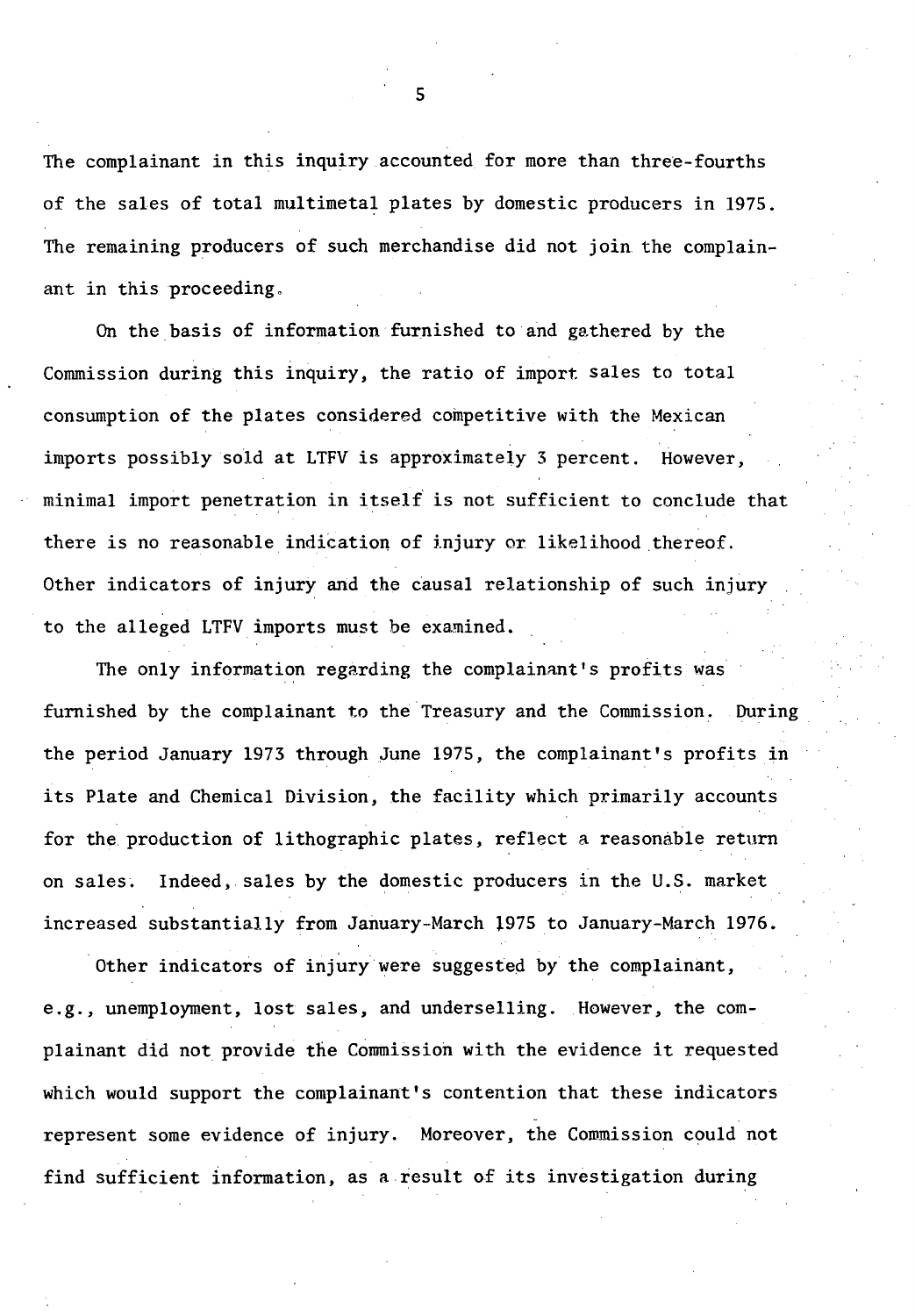this inquiry, to support the complainant's claims before the Commission with respect to these indicators.

With regard to the employment situation in the domestic industry, the evidence before the Commission does not lead to the conclusion that any unemployment was reasonably related to the possible lessthan-fair-value imports from Mexico. Further, the record clearly indicates that the initial price of multimetal lithographic plates most comparable to the Mexican imports is not the major factor in the decision as to whether to purchase a.Mexican or a domestic lithographic plate. Also, purchasers accounting for the bulk of the purchases of the imports under consideration which complainant claims displaced domestic sales were contacted by the Commission staff. Such purchasers indicated that their preference for Mexican lithographic plates was based upon quality rather than price considerations.

On the basis of information received by the Commission from Treasury, all or part of the Mexican imports which are the subject of this inquiry have possibly been sold at LTFV, and the possible LTFV margins of dumping were significant. However, the evidence before the Commission reveals that the imported plates from Mexico have not undersold the domestic plates that can be considered comparable in the U.S. marketplace.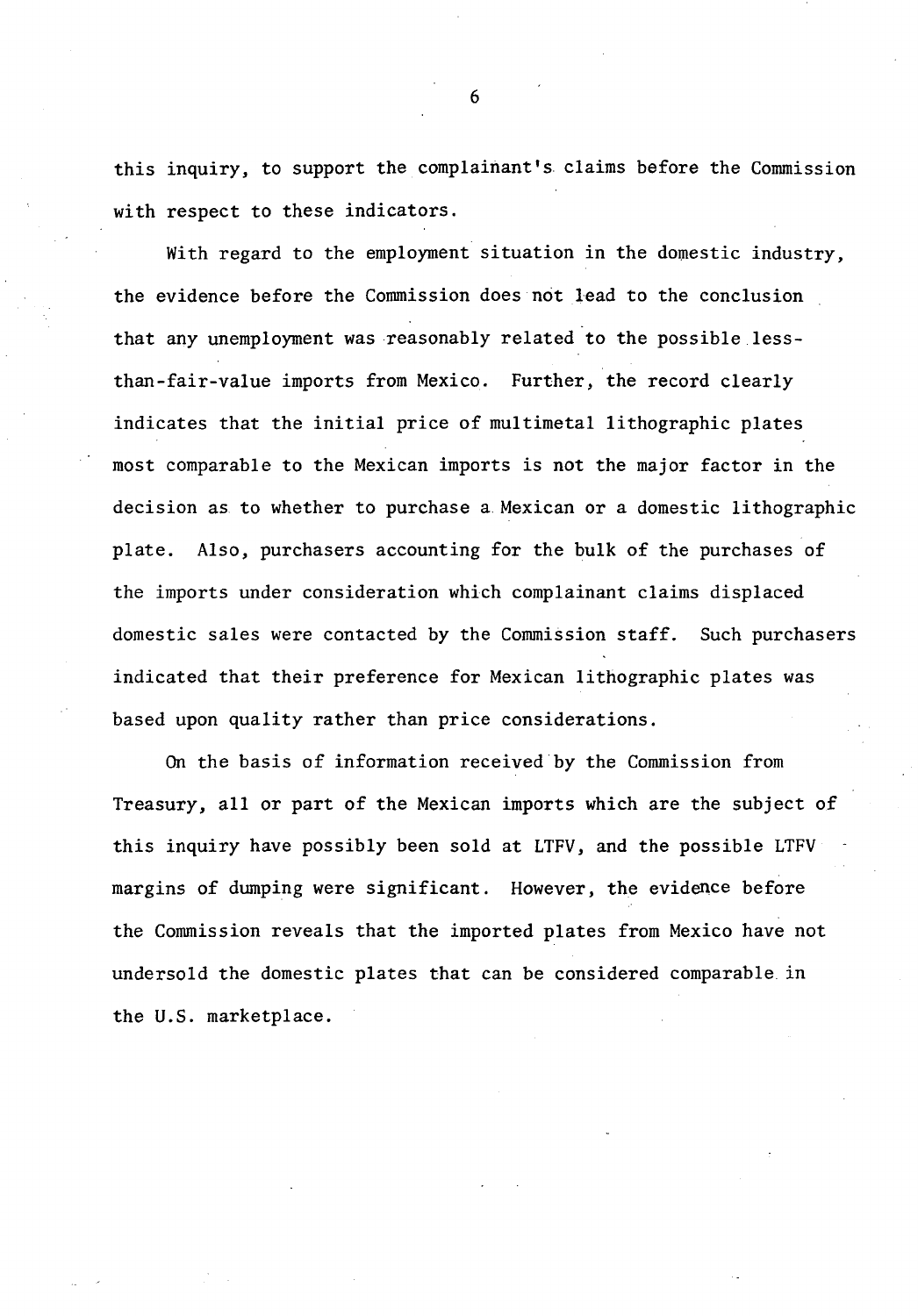There is also no reasonable indication that the domestic industry is likely to be injured by the subject Mexican imports. As previously noted, sales by the domestic producers in the U.S. market increased substantially from January-March 1975 to January-March 1976. Further, information before the Commission indicates that the Mexican industry producing the imported product under·consideration is operating at full capacity. Moreover, imports of multimetal lithographic plates from Mexico are presently decreasing rather than increasing.

 $\overline{7}$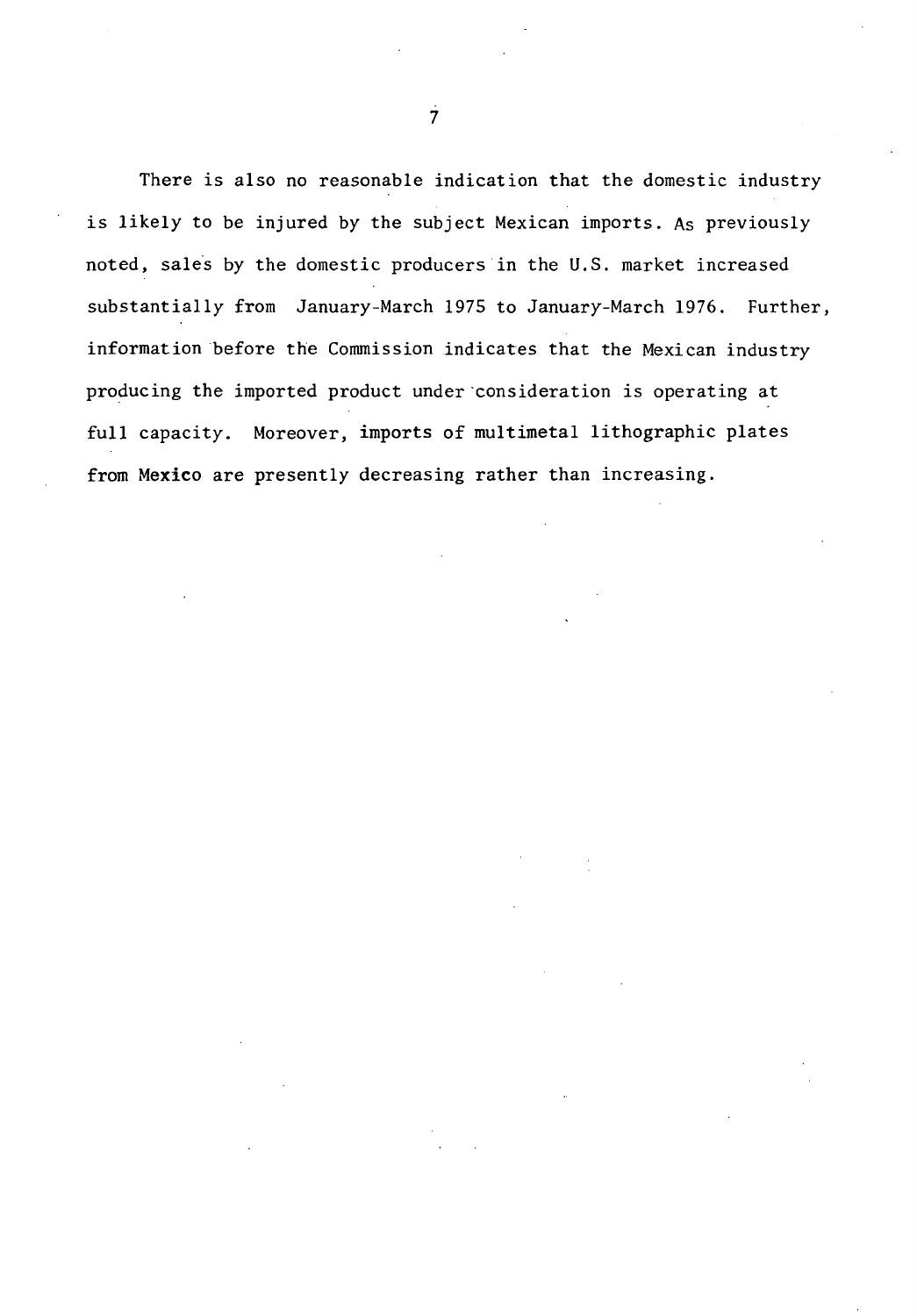$\mathcal{L}^{\mathcal{L}}(\mathcal{L}^{\mathcal{L}})$  and the contract of the contract of the contract of the contract of the contract of the contract of the contract of the contract of the contract of the contract of the contract of the contrac  $\label{eq:2.1} \frac{1}{\sqrt{2}}\int_{\mathbb{R}^3}\frac{1}{\sqrt{2}}\left(\frac{1}{\sqrt{2}}\int_{\mathbb{R}^3}\frac{1}{\sqrt{2}}\left(\frac{1}{\sqrt{2}}\int_{\mathbb{R}^3}\frac{1}{\sqrt{2}}\right)\frac{1}{\sqrt{2}}\right)\frac{1}{\sqrt{2}}\frac{1}{\sqrt{2}}\frac{1}{\sqrt{2}}\int_{\mathbb{R}^3}\frac{1}{\sqrt{2}}\frac{1}{\sqrt{2}}\frac{1}{\sqrt{2}}\frac{1}{\sqrt{2}}\frac{1}{\sqrt{2}}\frac{1}{\sqrt{2$ 

 $\label{eq:2.1} \frac{1}{\sqrt{2}}\left(\frac{1}{\sqrt{2}}\right)^{2} \left(\frac{1}{\sqrt{2}}\right)^{2} \left(\frac{1}{\sqrt{2}}\right)^{2} \left(\frac{1}{\sqrt{2}}\right)^{2} \left(\frac{1}{\sqrt{2}}\right)^{2} \left(\frac{1}{\sqrt{2}}\right)^{2} \left(\frac{1}{\sqrt{2}}\right)^{2} \left(\frac{1}{\sqrt{2}}\right)^{2} \left(\frac{1}{\sqrt{2}}\right)^{2} \left(\frac{1}{\sqrt{2}}\right)^{2} \left(\frac{1}{\sqrt{2}}\right)^{2} \left(\$ 

 $\label{eq:2.1} \frac{1}{\sqrt{2}}\int_{\mathbb{R}^3}\frac{1}{\sqrt{2}}\left(\frac{1}{\sqrt{2}}\right)^2\frac{1}{\sqrt{2}}\left(\frac{1}{\sqrt{2}}\right)^2\frac{1}{\sqrt{2}}\left(\frac{1}{\sqrt{2}}\right)^2\frac{1}{\sqrt{2}}\left(\frac{1}{\sqrt{2}}\right)^2.$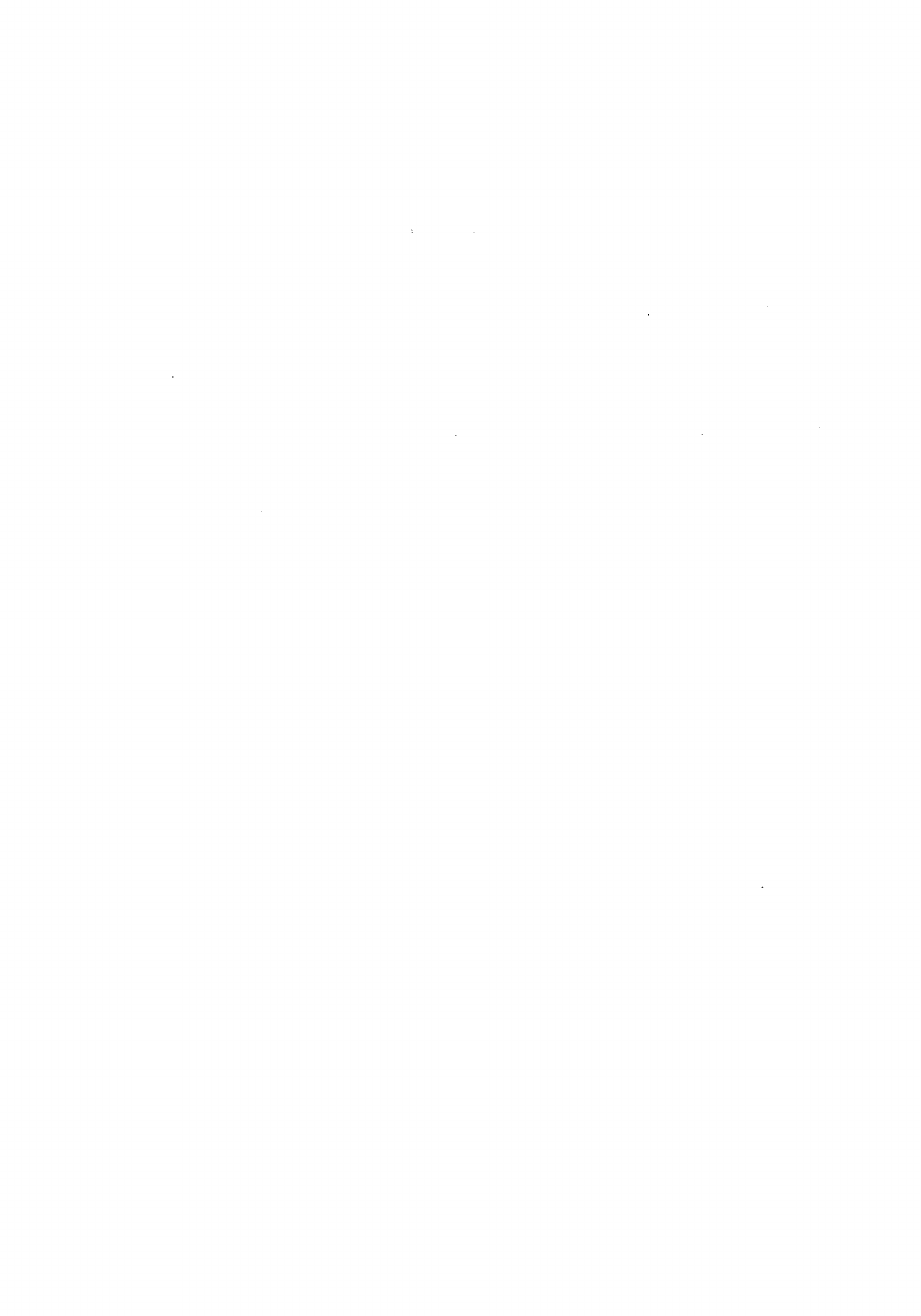#### Library Cataloging Data

U.S. International Trade Commission.

Multimetal lithographic plates from Mexico. Affirmative determination of "no reasonable indication of injury" in inquiry no. AA1921-Inq.-4 under the Antidumping act, 1921, as amended. Washington, 1976.

7 p. 27 cm. (USITC Pub. 775)

 $\bar{z}$ 

1. Lithography--Metal plates processes-- Mexico. I. Title.